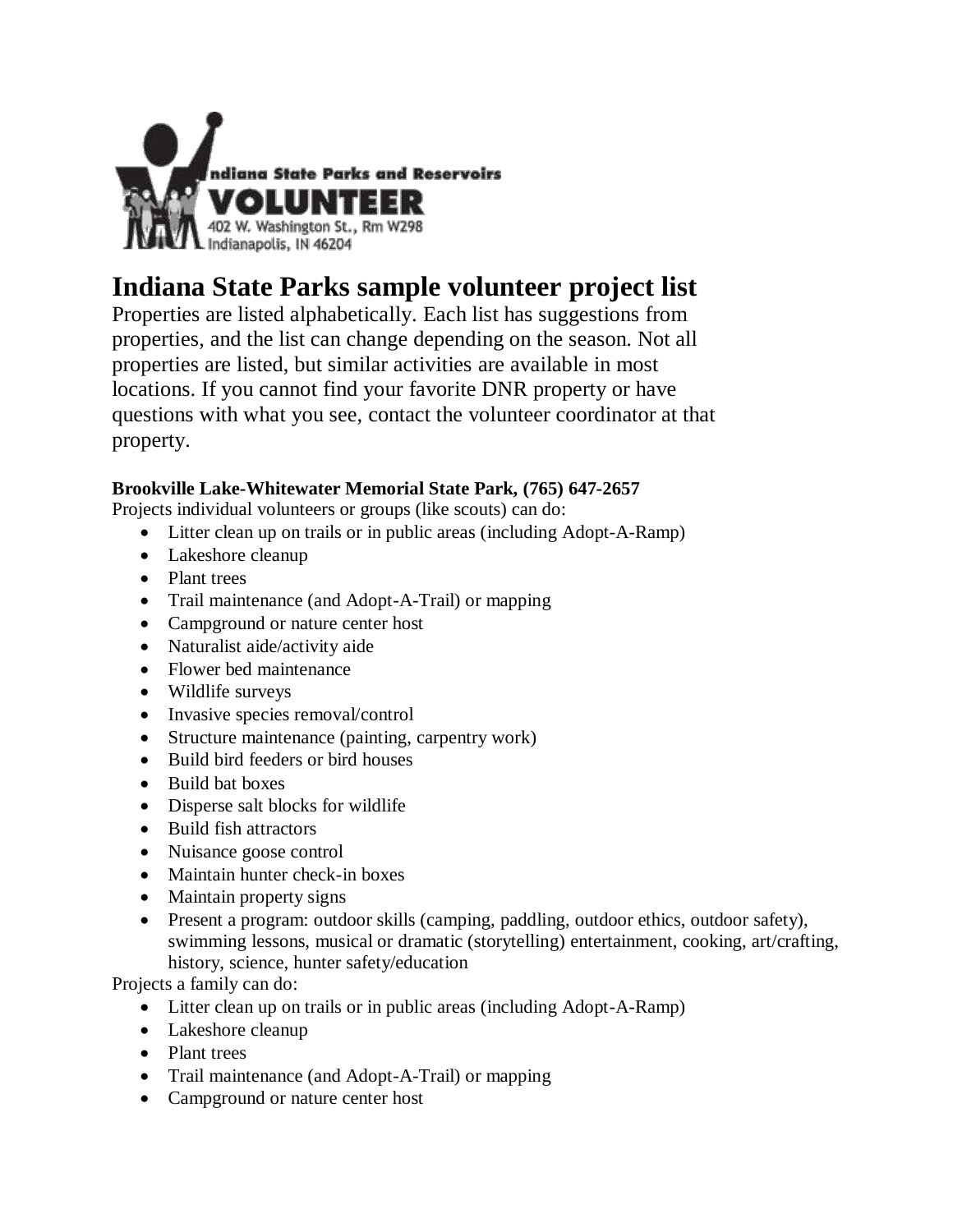- Naturalist aide/activity aide
- Flower bed maintenance
- Wildlife surveys
- Structure maintenance (painting, carpentry work)
- Build bird feeders or bird houses (wood duck boxes, bluebird houses, etc.)
- Build bat boxes
- Disperse salt blocks for wildlife
- Build fish attractors

# **Brown County State Park, (812) 988-5240**

Projects individual volunteers can do:

- Host at nature center
- Several display/exhibit projects in nature center
- Weed/mulch interpretive garden, flower beds at park office, garden by nature center bee hive, camper booth
- Gatehouses
- Maintain bird viewing area (fountain upkeep, feeder repairs, clean glass, and etc.)
- Fire tower host
- Keep all trailhead boxes stocked with maps
- Update sign inventory in old barn
- Exotic plant removal
- Help with camper booth check-ins
- Hand tool inventory and maintenance
- Laminate flyers to post on bulletin boards
- Organize/inventory all interpretive handouts

Projects a family can do:

- Clean all interpretive kiosk panels
- Check all trail signs for proper location, condition, etc.
- Check for nails on all boardwalks, bridges, stairs, etc.
- Exotic plant removal
- Trash pickup at both lake parking lots, shelters, trails and vistas
- Pass out program schedules to campers
- Sort out stored recyclables
- Install property boundary signs where practical
- Clean nature center

Projects a group (like scouts) volunteers can do:

- Move boardwalks to Lake Ogle trail
- Carry out all broken picnic tables from both lakes
- Walk all roadsides for trash; trash pick-up all other areas
- Move rip-rap to eroded areas
- Straighten all split rails, road chevrons, etc.
- Exotic plant removal
- Clean out all bird, bat houses
- Help distribute gravel where needed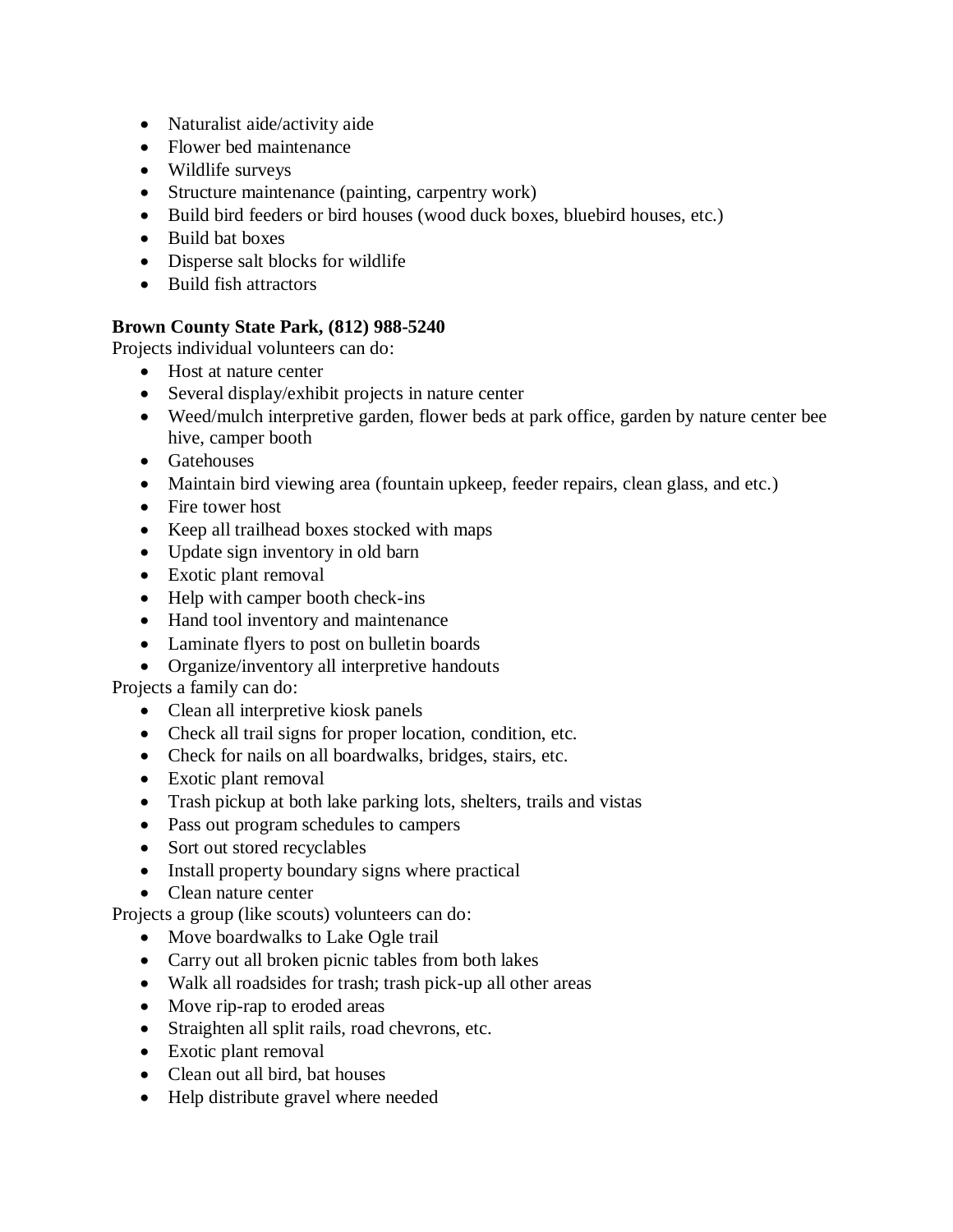- Trail vegetation-trimming
- Install new mulch in nature center bird area
- Fence-painting
- Install lakeshore trail erosion bars/replant vegetation

# **Charlestown State Park, (812) 256-5600**

Projects individual volunteers can do:

• Pick up litter along hiking trails

Projects a family and groups (like scouts) can do:

• Pick up litter along Fourteen-mile Creek and the Ohio River

# **Clifty Falls State Park, (812) 273-0609**

Projects individual volunteers can do:

- Nature center hosting/assistance
- Special events assistance
- Landscape stewardship

Projects a family can do:

- Nature center landscape
- Creek cleanup

Projects a group (like scouts) volunteers can do:

- **•** Trail maintenance
- Resource management/invasive control
- Property landscape stewardship
- Creek cleanup
- Boundary and fence maintenance

# **Falls of the Ohio State Park, (812) 280-9970**

Projects individual volunteers can do:

- Flower bed maintenance
- Exotic plant removal
- Clean interpretive kiosk panels
- Trash pickup on Woodland Loop Trail
- Hammer nails on deck
- Clean pump in fish pond
- Clean bulletin boards, remove old or faded materials
- Trim plants growing into steps to fossil beds, sweep sand and rocks off

Projects a family or scout group can do:

- Flower bed maintenance
- Exotic plant removal
- Trail maintenance
- Trash pickup on riverbank
- Trash pickup at boat ramp
- Sort out stored recyclables
- Remove bird seed hulls from below feeders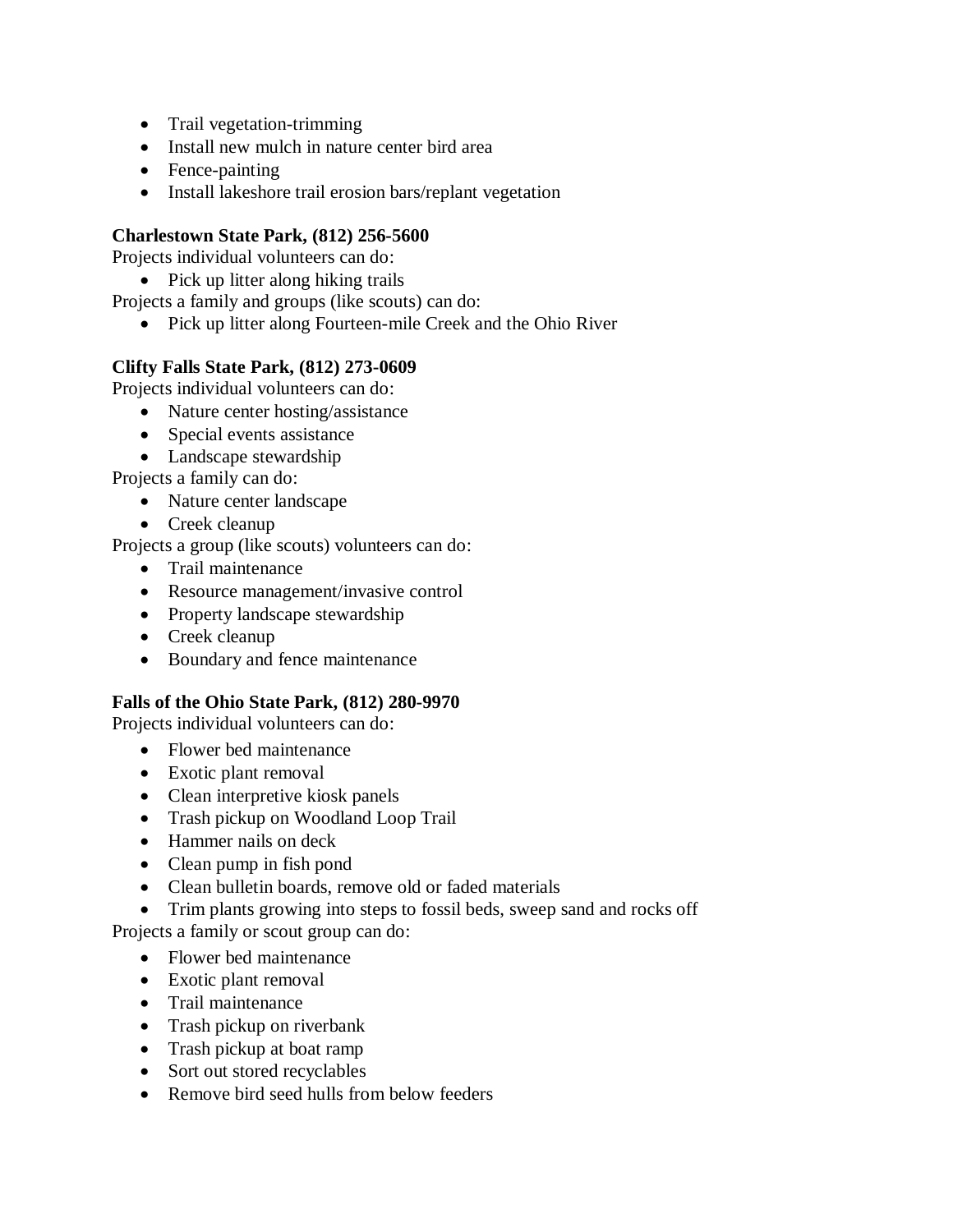- Trash pickup on fossil beds (particularly from fishermen)
- Remove smaller riprap and logs covering upper fossil beds below the Interpretive Center
- Move small picnic tables back to shade locations in picnic area/by collecting piles

# **Fort Harrison State Park, (317) 591-0122**

Projects individual volunteers can do:

- Trail patrol for unleashed dogs
- Litter pick up
- Projects a family can do:
	- Litter patrol along Fall Creek

Projects a group (like scouts) volunteers can do:

 Eagle Scout level candidates can bring large troop-level numbers of scouts to supervise for the cutting and spraying of the Asian bush honeysuckle in the historic Walnut Plantation or across the state park where there are large clumps of honeysuckle

# **Hardy Lake, (812) 794-3800**

Projects individual volunteers can do:

- Lake Sweep event on April 24
- Help with cleaning and maintenance at the Raptor Rehabilitation Center
- Help care for permanently injured birds of prey, including feeding
- Help care for rehabilitating birds of prey, including feeding and medical treatment
- Help raise and care for rats and mice and rabbits used as a food source for birds of prey
- Help offer interpretive programming on and off property. We are always looking for people that have unique hobbies that can be shared with the public; i.e.: birding, crafts, hiking, etc

Projects a family can do:

• Lake Sweep event April 24

Projects a group (like scouts) volunteers can do:

• Lake Sweep event April 24

# **Harmonie State Park, (812) 682-4821**

Projects individual volunteers, families or groups (like scouts) can do:

- Litter clean up on trails or in public areas
- General trail maintenance and minor improvements
- Help at the nature center
- Help with special events
- Flower bed maintenance
- Pond clean up and maintenance
- Minor structure maintenance (painting, carpentry work)
- Check the blue bird boxes
- Invasive species removal/control
- Structure maintenance (painting, carpentry work)
- Share your talents and present a program: camping, fishing, outdoor ethics, outdoor safety, musical, storytelling, cooking, crafting, history, science, etc.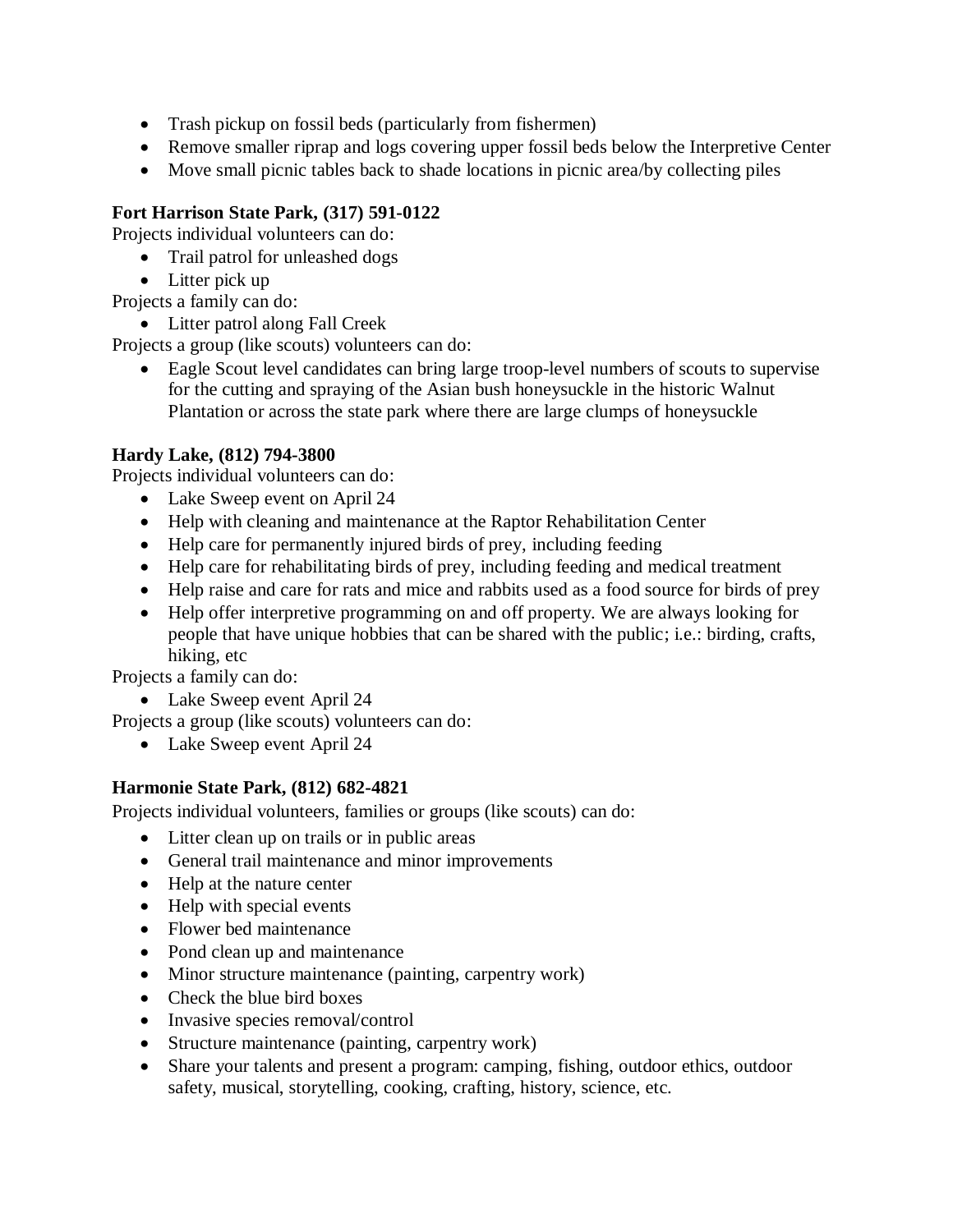• Teach water aerobics class in the summer when the pool is open

# **Indiana Dunes State Park, (219) 926-1390**

Projects individual volunteers and families can do:

- Garlic mustard pulling
- Beach clean up
- Weekend nature center staffing
- Nighttime owl banding project volunteers (March, October)
- Projects a group (like scouts) volunteers can do:
	- Same as above
	- Small foot bridge construction (must provide materials)

#### **Lieber State Recreation Area, (765) 795-4576 or 3552**

Projects individual volunteers, families, or groups can do:

- Litter pickup
- Take/deliver messages
- Housekeeping
- Provide security
- Clean fire rings
- Make minor electrical repairs
- Traffic control
- Volunteer and staff nature center
- Assist with special events and other duties as assigned

#### **Lincoln State Park and Col. Jones Home (812) 937-4710**

Projects individual volunteers can do:

- Invasive species management
- Pick up litter
- Assist at the nature center, including clean reptile cages
- Help maintain herb garden at Col. Jones Home
- Cut fire lines
- Col. Jones Home host
- Nature center host
- Hike trails collecting litter.
- Clean interpretive signs throughout the park

- Assist with invasive species management program
- Pick up litter
- Assist with operations at the nature center, including cleaning reptile cages
- Help maintain herb garden at Col. Jones Home
- Plant native trees
- Work on bulletin boards
- Col. Jones Home host
- Hike trails collecting litter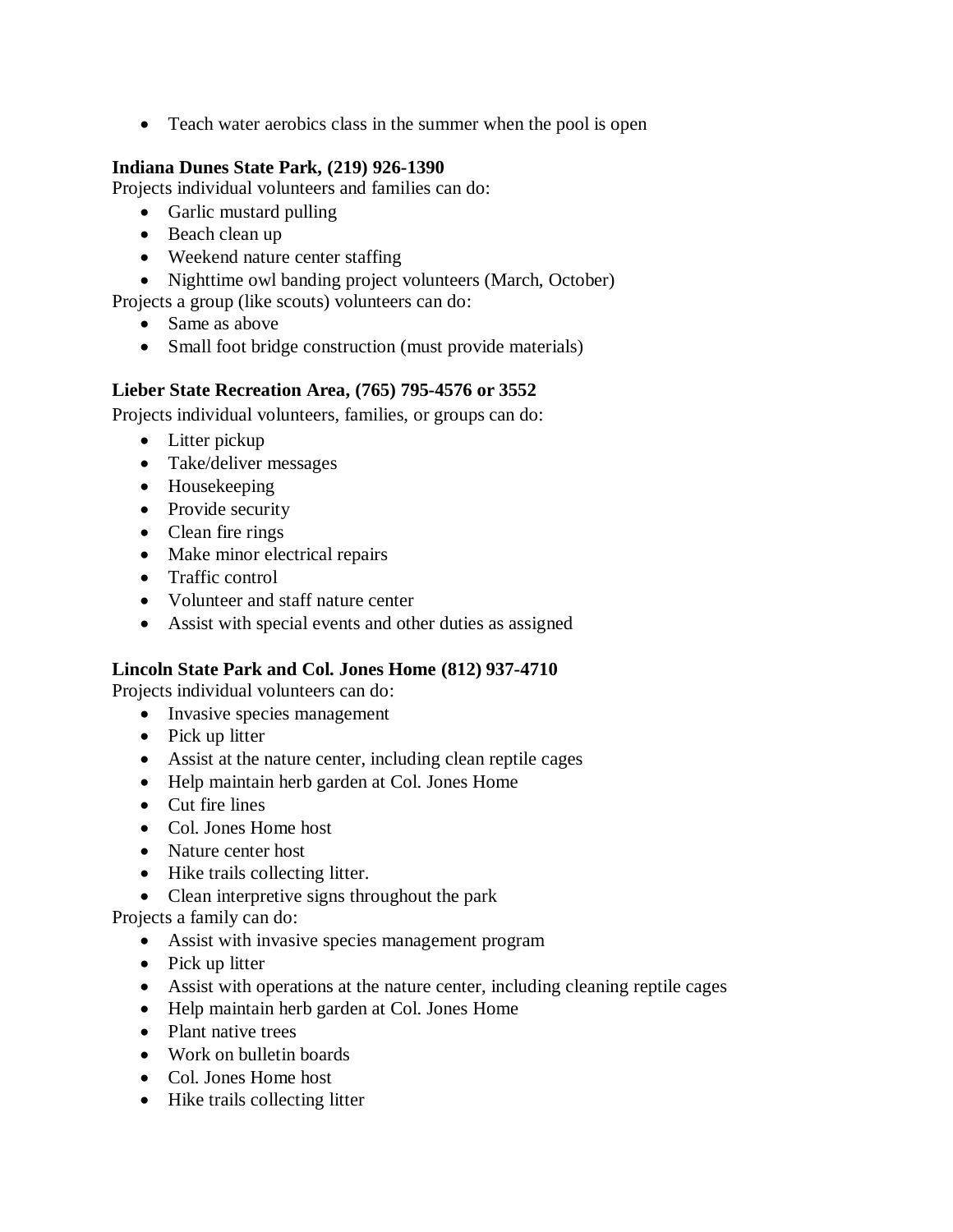• Clean interpretive signs throughout the park

Projects a group (like scouts) volunteers can do:

- Invasive species management
- Pick up litter
- Acquire and plant native trees
- Assist with fall events during October
- Cut fire lines
- Hike trails collecting litter.
- Clean out fire rings
- Spread mulch on playgrounds
- Trim Trails

# **McCormick's Creek State Park, (812) 829-4344**

Projects individual volunteers and groups (like scouts) can do:

- Hike the creek and collect litter
- Hike trails and collect litter

Projects a family can do:

- Assist nature center to clean birdfeeders, feed birds
- Hike trails and collect litter

# **Mississinewa Lake, (765) 473-6528**

Projects individual volunteers can do:

- Litter pick up
- Repair picnic tables
- Trail work
- Resource management
- Paint structures
- Assist in special events
- Pick up rocks at beach
- Assist staff as needed

Projects a family and groups (like scouts) can do:

- Walk trails for litter
- Pickup sticks in camp areas
- Trail work
- Resource management
- Paint structures
- Assist in special events
- Pick up rocks at beach
- Assist staff as needed

# **Monroe Lake, contact Paynetown Activity Center at (812) 837-9967**

Projects individual volunteers can do:

- Citizen Scientist (assist with flora/fauna research)
- Adopt-a-Shoreline (commit to monthly trash pickup at shoreline area)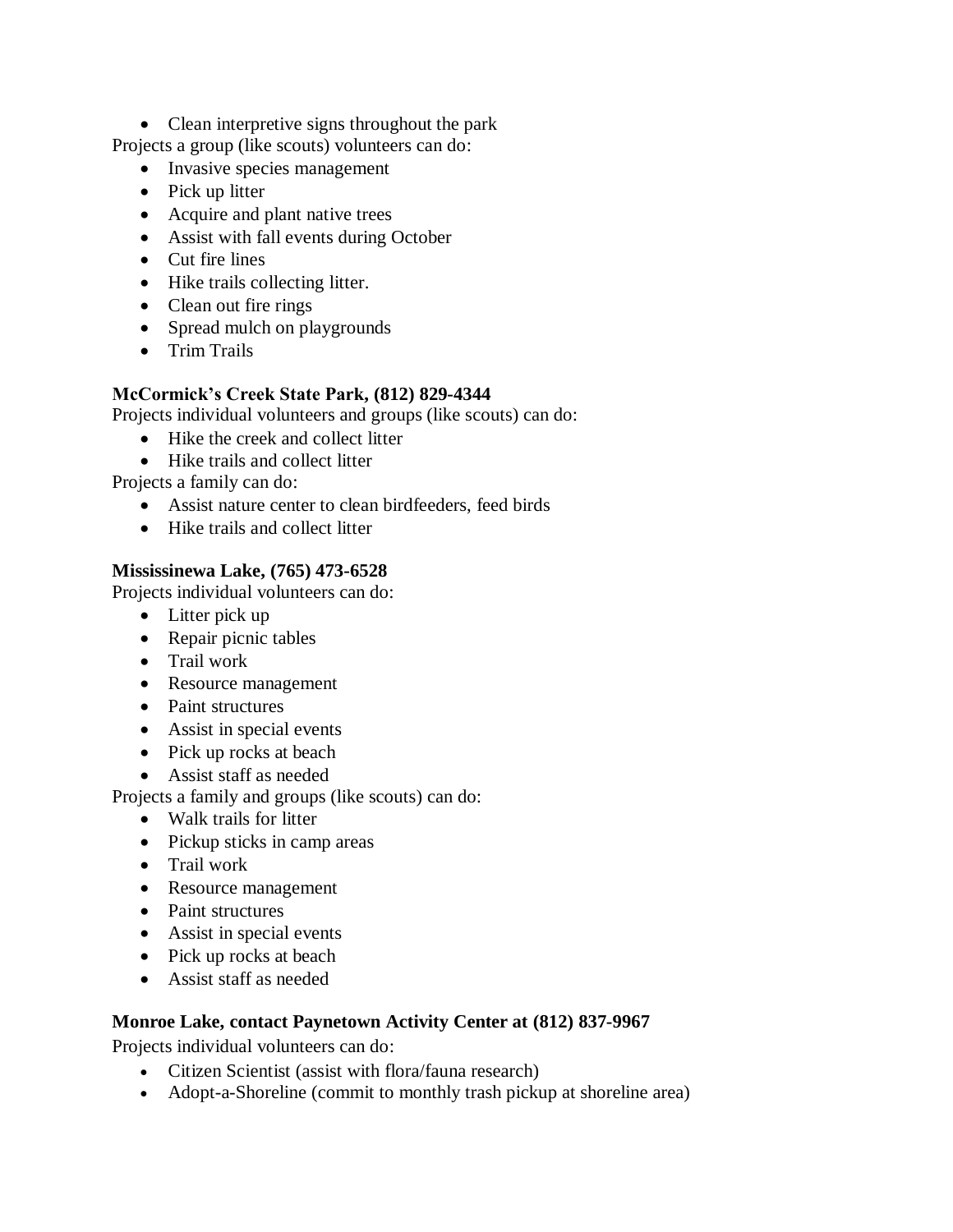- Program Assistant (help with events, assist/present at programs/hikes, make contacts with campers and other visitors, help at Activity Center)
- Hands-on Workdays (natural resource projects, facility projects, shoreline cleanup, etc.) Projects a family can do:
	- Adopt-a-Shoreline (commit to monthly trash pickup at shoreline area)

 Hands-on Workdays (natural resource projects, facility projects, shoreline cleanup, etc.) Projects a group (like scouts) volunteers can do:

Hands-on Workdays (natural resource projects, facility projects, shoreline cleanup, etc.)

# **Mounds State Park, (765) 649-8128**

Projects individual volunteers, families, or groups (like scouts) can do:

- Litter clean up on trails or in public areas
- Naturalist aide/activity aide
- Invasive species removal/control
- Maintain bird viewing area (fill feeders, clean glass, etc.)
- Special events assistance including Pioneer Day
- Assist with operations at the nature center including cleaning aquariums and reptile cages
- Grant writing

# **O'Bannon Woods State Park, (812) 738-8234**

Projects individual volunteers, families or a group (like scouts) can do:

- Pick up trash at any of the four canoe access sites
- Remove brush and limbs off trails
- Pull weeds at the nature center gardens
- Clean livestock pens
- Assist in spreading lime on accessible trail
- Spread sand in pond for accessible trail
- Stack and load firewood

# **Ouabache State Park, (260) 824-0926**

Projects individual volunteers can do:

- Trim brush along hiking/bike trails
- Maintain all flower beds
- Assist with special events
- Assist with resource management projects
- Pick up litter throughout the property, including trails
- Bundle firewood for sale to campers
- Clean up trash, debris, etc. along the bank of the Wabash River

- Litter/trash clean up
- Trim brush along hiking/bike trails
- Maintain all flower beds
- Assist with special events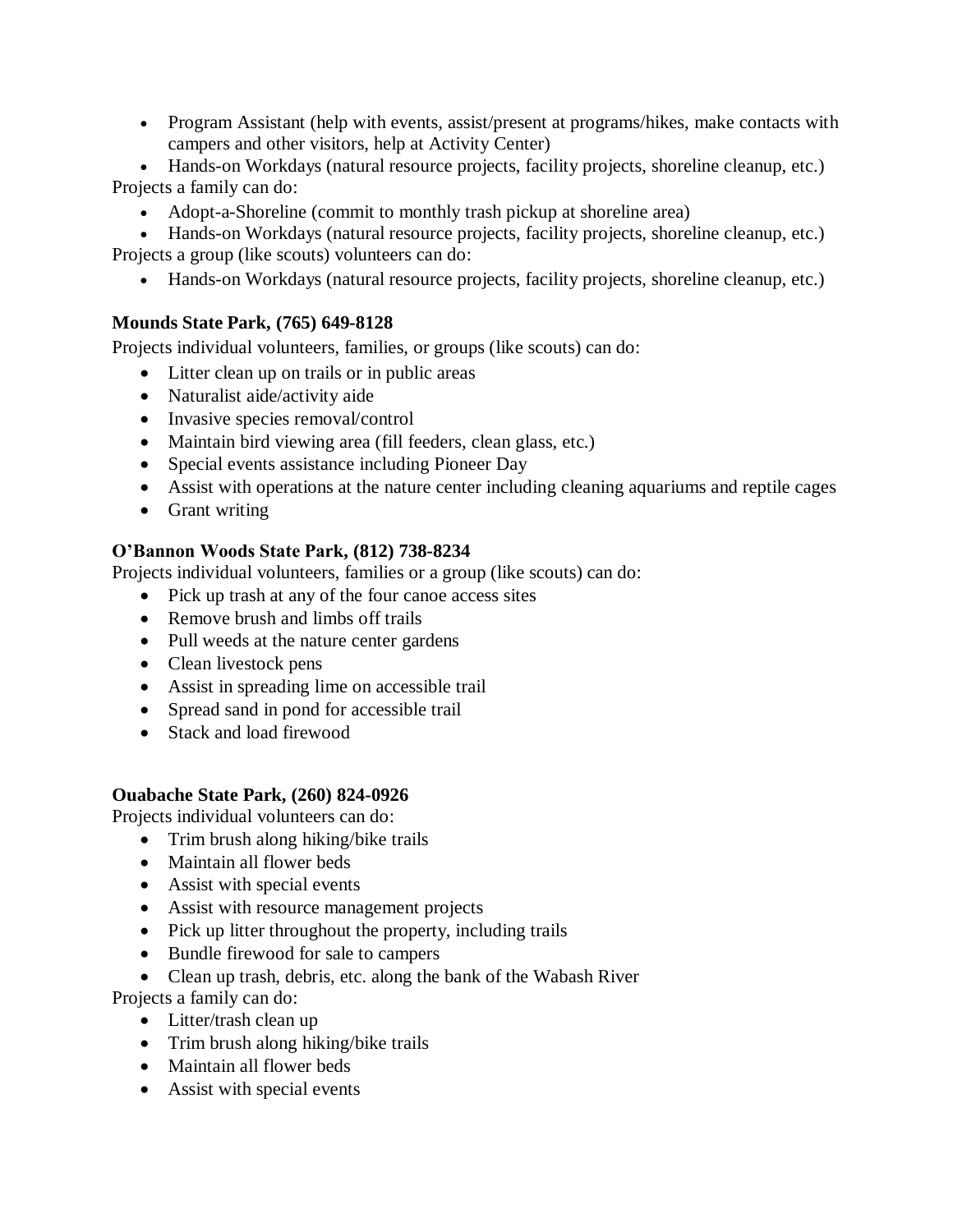• Assist with resource management projects

Projects a group (like scouts) volunteers can do:

- Trim brush along hiking/bike trails
- Bundle firewood
- Clean up along the banks of the Wabash River
- Assist with resource management projects

# **Patoka Lake, (812) 685-2447**

Projects individual volunteers can do:

- Patoka Lake Cleanup in September
- Litter cleanup
- Campground host
- Moery Cabin host
- Naturalist aide
- Flowerbed maintenance/gardening
- Invasive species removal
- Present a program: We are always looking for people to share their hobbies and passions with the public. I.E. outdoor skills (camping, outdoor ethics, outdoor safety etc.) local history, campfire cooking, birding, hiking, arts/crafts, and more.
- Update or maintain bulletin boards in campgrounds
- Special event assistance

Projects a family can do**:**

- Patoka Lakeshore Cleanup in September
- Litter cleanup
- Campground host
- Moery Cabin host
- Flowerbed maintenance/gardening
- Invasive species removal
- Present a program: We are always looking for people to share their hobbies and passions with the public. I.E. outdoor skills (camping, outdoor ethics, outdoor safety etc.) local history, campfire cooking, arts/crafts, recreational, and more.
- Update or maintain bulletin boards in campgrounds
- Special event assistance

Projects a group (like scouts) volunteers can do**:**

- Patoka Lake Cleanup in September
- Litter cleanup
- Flowerbed maintenance/gardening
- Invasive species removal
- Update or maintain bulletin boards in campgrounds
- Special event assistance

# **Pokagon State Park, (260) 833-2012**

Projects for individuals, small groups, and families:

- Litter clean up on trails, picnic areas, campgrounds, and other public areas
- Litter clean up along two beaches and shorelines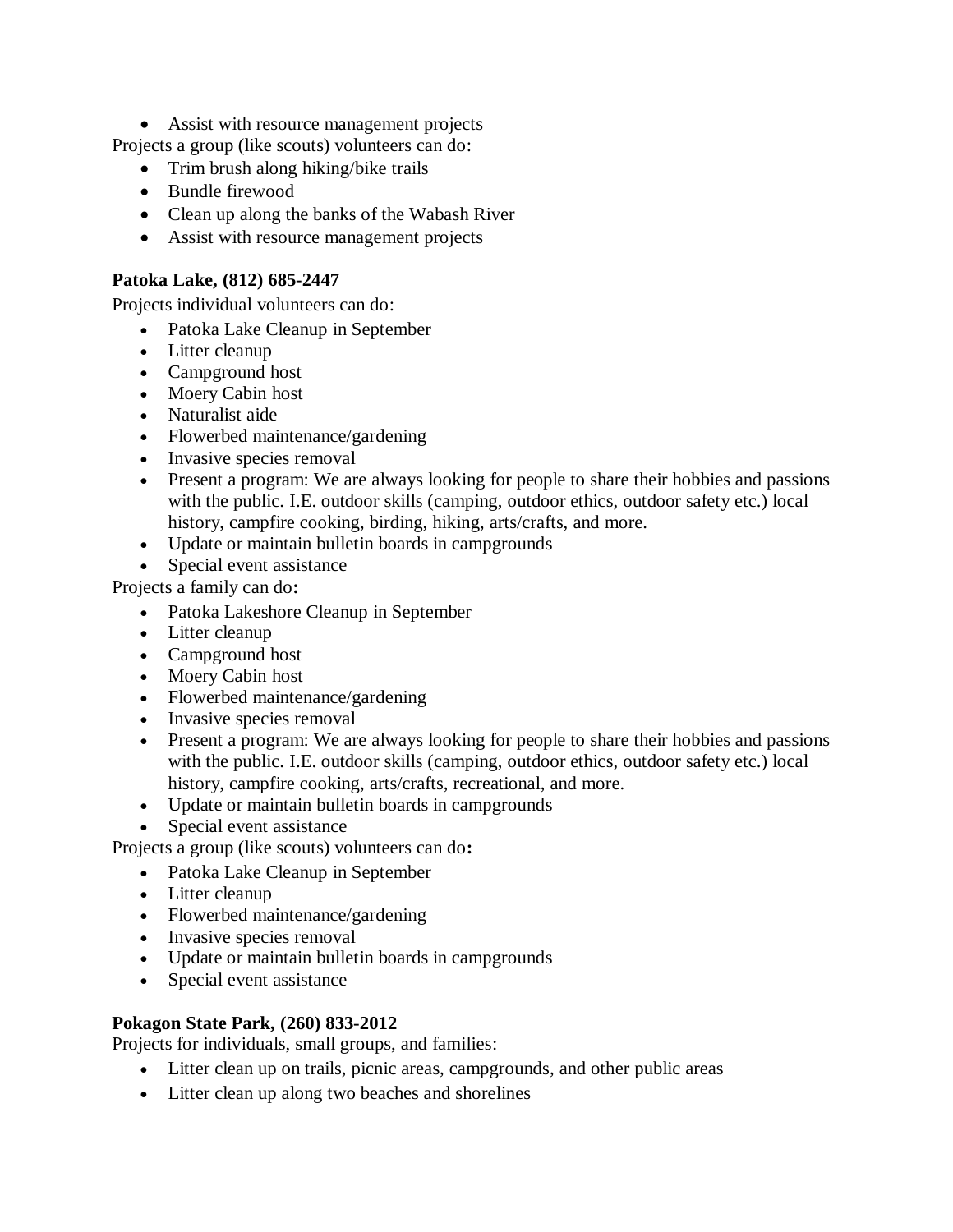- Flower bed maintenance/watering in summer
- Invasive species removal/control
- Garlic mustard pulling in early growing season until seeds dry
- Cutting and treating stumps of invasive shrubs. For qualified individuals only. Some training needed.
- Donate materials (peanut butter, cornmeal, shortening) and make bird dough for nature center feeders.
- At Trine SRA, help clean and wipe down boats that have been rented

# **Potato Creek State Park, (574) 656-8186**

Projects individual volunteers and groups (like Scouts) can do:

- Trash pick up
- Invasive plant control
- Trail trimming
- Adopt-A-Trail volunteers (six-month commitment)

Projects a family can do:

- Trash pick up
- Invasive plant control

# **Prophetstown State Park, (765) 567-4919**

Projects individual volunteers can do:

- Pulling garlic mustard
- Pick up trash
- Harvesting wildflower seeds
- Manicuring wildflower beds and islands
- Maintain bulletin boards
- Garden work at the Native American village
- Assist naturalist with programs and special events
- Feeding and cleaning of educational animals (reptiles and amphibians)
- Assist interpreter at weekly farmer's market booth (May-July)

Assist with greenhouse operations (February-June)

Projects a family can do:

- Pulling garlic mustard
- Pulling sweet clover
- Harvesting wildflower seeds
- Adopt a trail
- Asian bush honeysuckle removal

Projects a group (like scouts) volunteers can do:

- Replacing wood duck boxes
- Making more Eastern bluebird boxes
- Trash pickup along Tippecanoe and Wabash
- Maintain boardwalk over wet areas
- Asian bush honeysuckle removal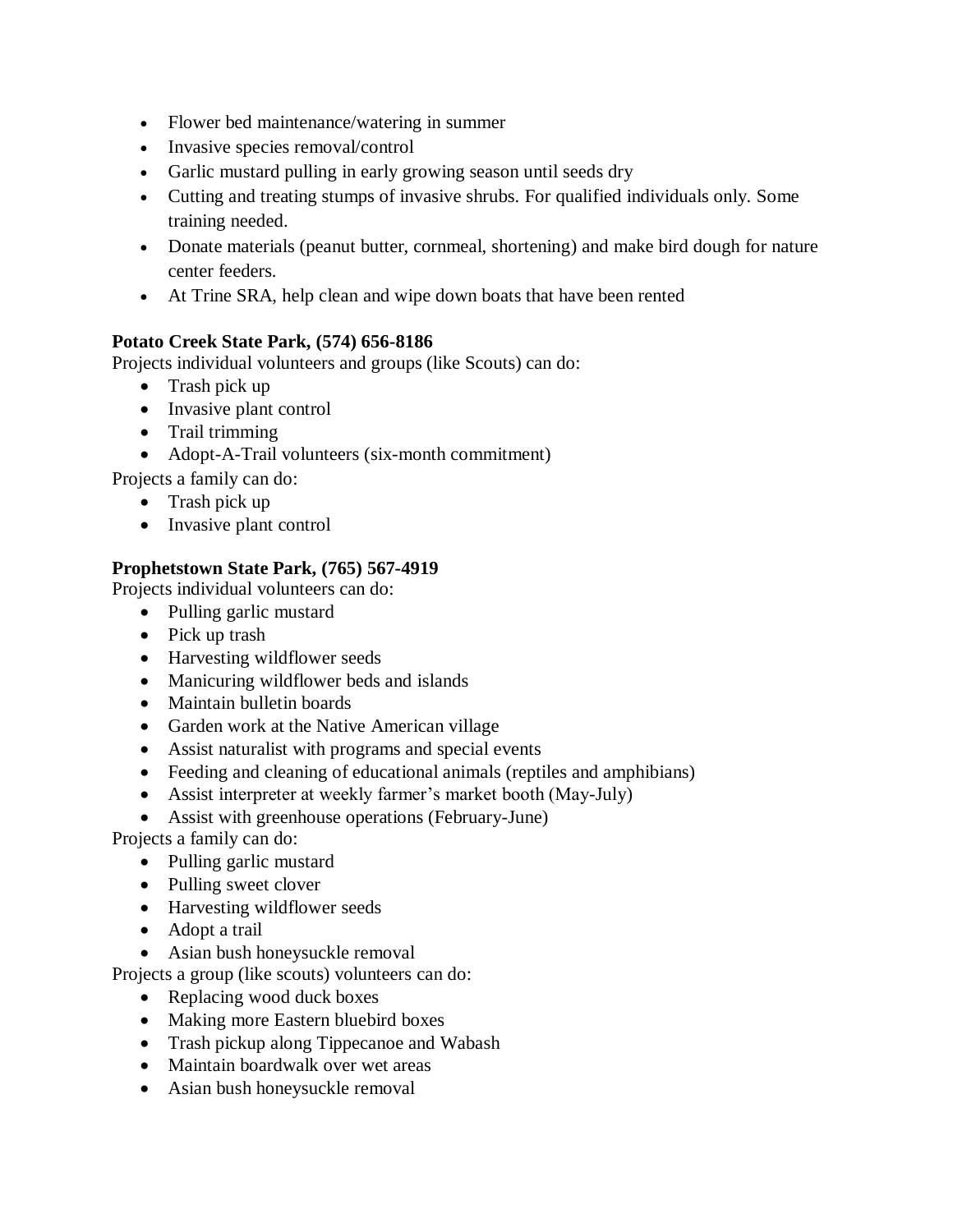Assist with other resource management projects

# **Raccoon State Recreation Area, (765) 344-1412**

Projects individual volunteers can do:

- Assist the interpreter with programs/bulletin boards, etc.
- Maintain all flower beds
- Assist with special events
- Assist with resource management projects
- Pick up litter throughout the park including trails
- Monitor and clean restrooms/comfort stations as needed or after hours
- Assist with Recycle program
- Clean up trash, etc. along the shoreline of Cecil M. Harden Lake Projects a family can do:
	- Litter pick up
	- Assist the interpreter with programs/bulletin boards, etc.
	- Maintain all flower beds
	- Assist with special events
	- Assist with recycle program
	- Assist with resource management projects

Projects a group (like scouts) volunteers can do:

- Trim hiking trails
- Clean up along the shore line of Cecil M. Harden Lake
- Assist with special events
- Assist with resource management projects

#### **Salamonie Lake, (260) 468-2125**

Projects individual volunteers can do:

- Pick up litter at boat ramps
- Paint signs and structures
- Pick up litter on horse trails and hiking trails
- Invasive plant control
- Pull weeds in flowerbeds
- Walk trails to remove downed branches and check on trail signs
- Assist interpreters with program preparations
- Pick up litter along shorelines by boat

Projects a family can do:

- Adopt a trail
- Paint signs and structures
- Split firewood
- Invasive plant control
- Pick up litter on horse trails and hiking trails
- Pick up litter along shorelines by boat

• Provide property with photos of fish your family caught or game harvested Projects a group (like scouts) volunteers can do:

• Adopt a trail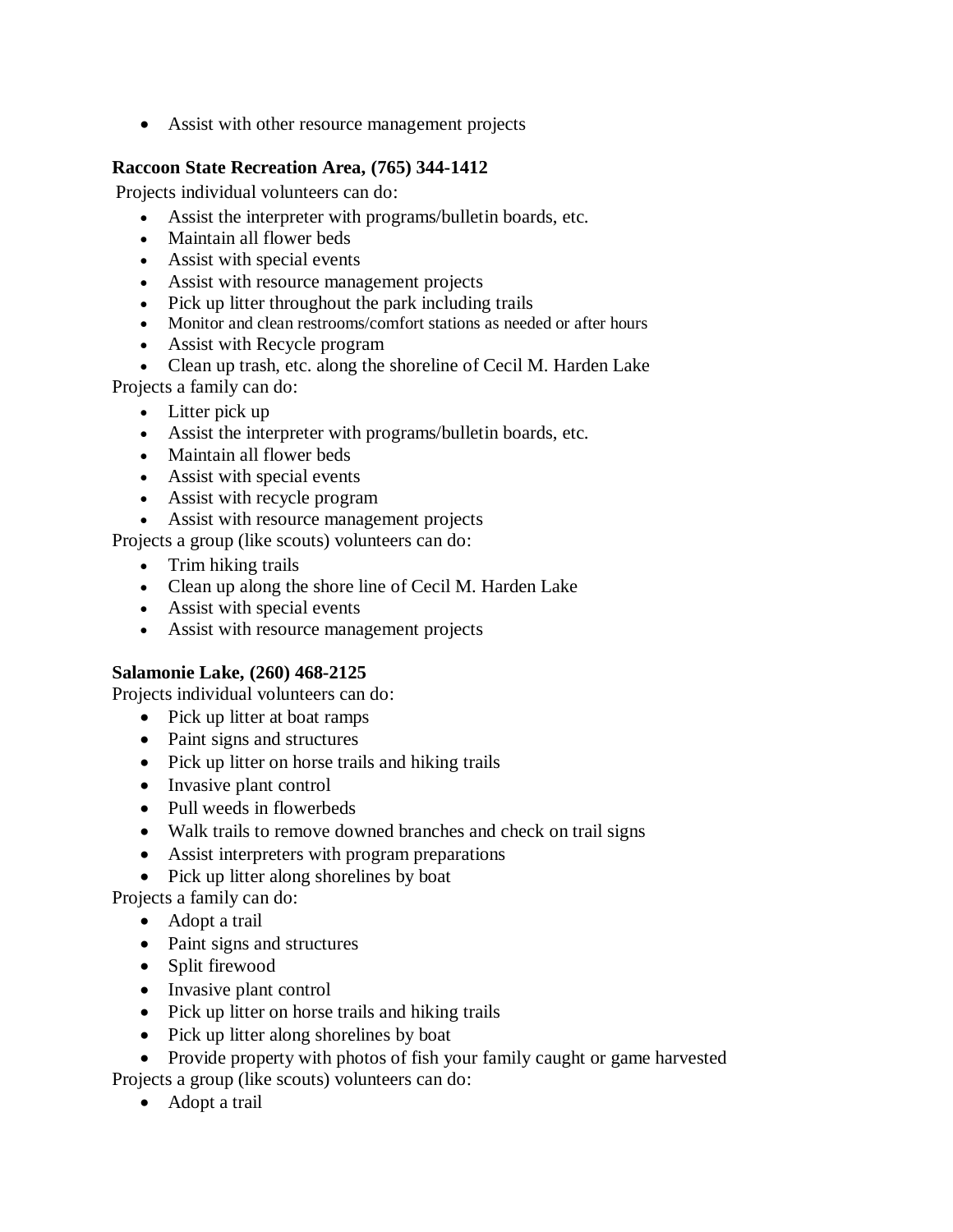- Repair trail structures
- Repair picnic tables
- Split firewood
- Paint signs and structures
- Invasive plant control

# **Shades State Park, (765) 597-2654**

Projects individual volunteers or families can do:

- Litter clean up on trails or in public areas, or
- Adopt a trail
- Help set up, put on and tear down June and September special events
- Become a campground rover on Friday and Saturday evenings, meeting and welcoming campers and promoting weekend programs
- Create bullet in board displays

Projects a group (like scouts) can do:

- Remove invasive plants
- Litter clean up on trails or in public areas, or
- Adopt a trail

# **Shakamak State Park, (812) 665-2158**

Projects individual volunteers or families can do:

- Litter clean up on trails or in public areas
- Remove brush and limbs off trails and in campground
- Be a nature center host
- Help clean nature center
- Prepare and clean bulletin boards (materials provided)
- Flower bed planting or maintenance
- Special events assistance

Projects a group (like scouts) can do:

- Removing invasive plants
- Building or maintaining bat boxes
- Building bluebird boxes
- Assist with special events
- Trail or campground clean up

# **Spring Mill State Park, (812) 849-3534 o[r springmillstatepark@dnr.IN.gov](mailto:springmillstatepark@dnr.IN.gov)**

Projects individual volunteers can do:

- Help with design and upkeep of displays/exhibit projects at the Lakeview Activity **Center**
- Weed/mulch interpretive garden at the nature center
- Help village staff with craft program preparation
- Exotic plant removal
- Post flyers on bulletin boards
- Pick up trash on trails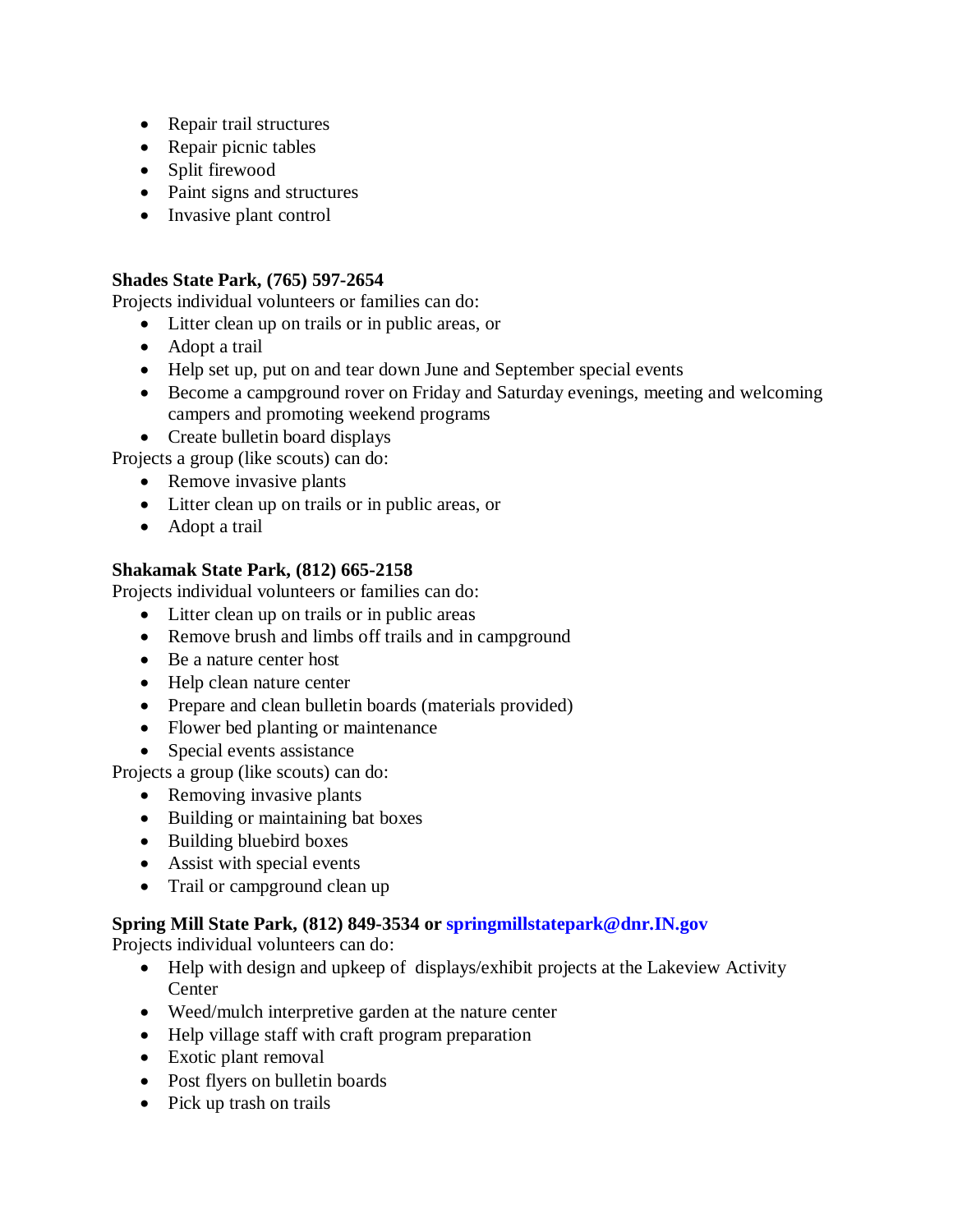- Naturalist aide/activity aide (nature center or Pioneer Village)
- Help with special events
- Clean nature center
- Clean all bullet in boards in the park

Projects a family can do:

- Check all trail signs for proper location, condition, etc.
- Check for nails on all boardwalks, bridges, stairs, etc.
- Exotic plant removal
- Trash pickup at parking lots, shelters and trails.
- Clean Lakeview Activity Center
- Clean all bullet in boards in the park

Projects a group (like scouts) volunteers can do:

- Exotic plant removal
- Help distribute gravel where needed
- Trail vegetation-trimming
- Bundle firewood

# **Summit Lake State Park, (765) 766-5873**

Projects individual volunteers can do:

- Flower bed preparation, trail clean up Projects a family can do:
	- Flower bed preparation, trail clean up, ready pumpkin patch

Projects a group (like scouts) volunteers can do:

- Trail clean up
- Campground clean up
- Youth Tent area clean up
- Remove old split rail fence at entrance and fill holes from posts
- Bark chip around campground trees
- Replace boundary signs

# **Tippecanoe River State Park, (574) 946-3213**

Projects individual volunteers can do:

- River cleanup
- Volunteer at nature center
- Special events assistance
- Assist naturalist with programs
- Campground cleanup picking up limbs and raking leaves
- Resource inventories
- Birds and waterfowl inventories
- Maintain flower beds
- GPS trails
- Clean roadside trash
- Build bird and bat boxes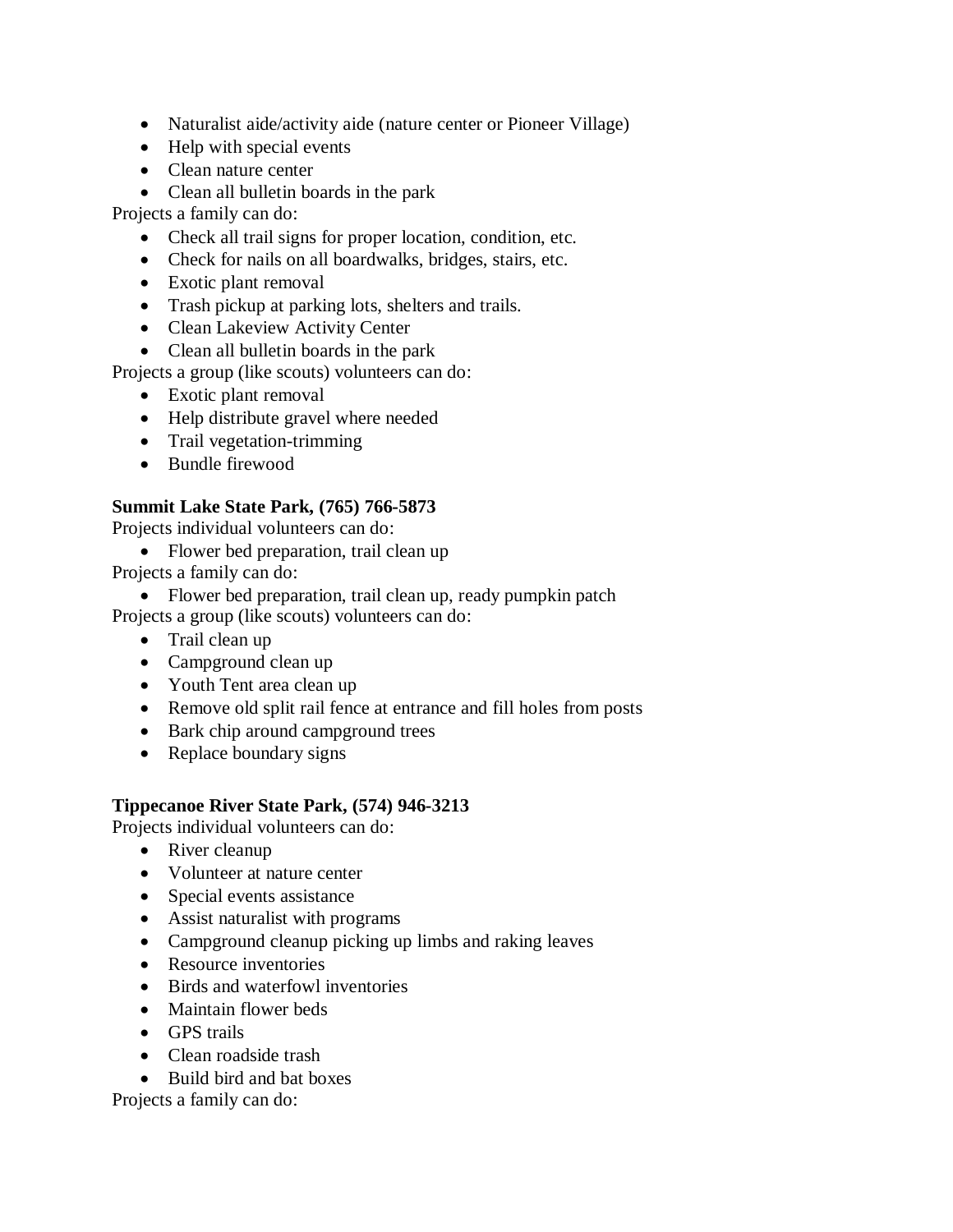- Build bat boxes
- River cleanup
- Fill bird boxes with food
- Paint property signs
- Clean nature center
- Maintain flower beds.
- Campground cleanup picking up limbs and raking leaves

Projects a group (like scouts) volunteers can do:

- Build bat boxes
- Build wood duck boxes/maintain duck boxes
- Adopt a trail
- Build bird houses
- Resource management
- Build manure pits

# **Turkey Run State Park, (765) 597-2654**

Projects individual volunteers or families can do:

- Litter clean up on trails or in public areas
- Adopt a trail
- Help set up, put on and tear down summer special events
- Become a campground rover, meeting and welcoming campers and promoting programs
- Create attractive bulletin board displays
- Be a nature center host
- Work in the heritage garden
- Take care of captive snakes and turtles
- Help with canoe and kayak events
- Be a campground host

Projects a group (like scouts) can do:

- Remove invasive plants
- Litter clean up on trails or in public areas, or
- Adopt a trail
- Work in the heritage garden
- Help with canoe and kayak events
- Help clean up the wildlife observation area
- Help with our Halloween event
- Help with our Eagles in Flight event

# **Upper Wabash Interpretive Services, (260) 468-2127**

Interpretive volunteer projects at Mississinewa Lake, Salamonie Lake, Ouabache State Park and the Salamonie River State Forest

Projects individual volunteers can do:

- Interpretive center host
- Display/exhibit care in interpretive center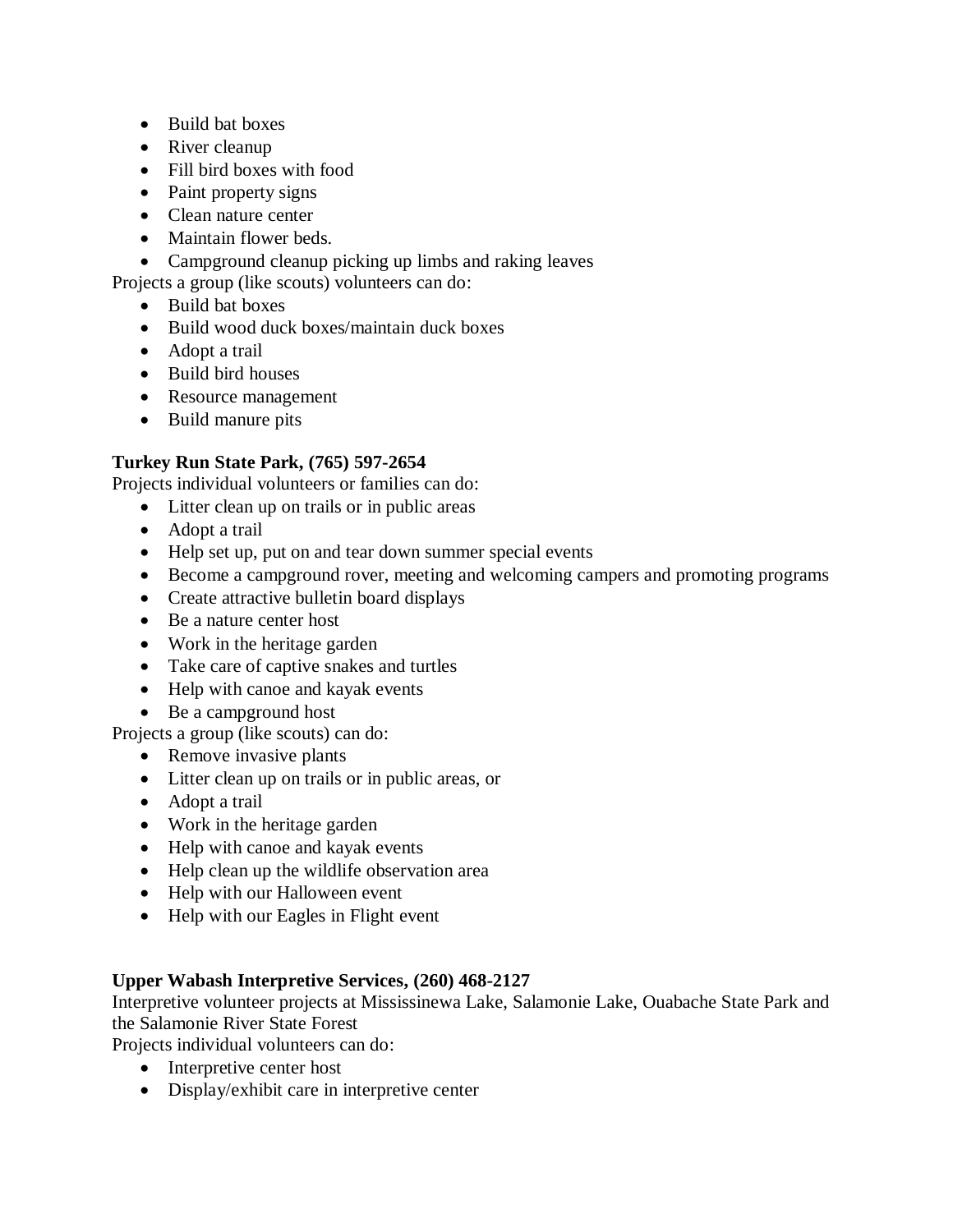- Landscaping maintenance
- Wildlife and native plant surveys
- Maintain bird viewing area (feeder repairs/cleaning, clean glass, pond care)
- Invasive species removal/control
- Build/maintain birdhouses
- Special events assistance
- Clean bulletin boards/ design bulletin board displays
- Organize/inventory interpretive handouts
- Presentations on topics: outdoor skills, history, arts, science, hunter education

Projects a family can do:

- Clean interpretive bulletin boards
- Invasive species removal/control
- Trash pickup parking lots, shelters, trails and playgrounds
- Pass out program schedules to campers
- Interpretive animal care
- Clean interpretive program areas

Projects a group (like scouts) volunteers can do:

- Eagle Scout level candidates can organize work projects to build structures, remove invasives, etc.
- Adopt-A-Trail clean-up
- Trail vegetation-trimming
- Install new mulch in interpretive center bird area
- Preparation for special events

# **Versailles State Park, (812) 689-6424**

Projects individual volunteers can do:

- Maintain bird viewing area (fountain upkeep, feeder repairs, clean glass, and etc.)
- $\bullet$  Keep all trailhead boxes stocked w/ maps
- Update sign inventory in sign shop at beach house
- Exotic plant removal
- Organize/inventory all interpretive handouts
- Clean out bluebird boxes
- Pick up loose ground litter throughout the park
- Clean out fire rings and picnic grills

Projects a family can do:

- Clean all interpretive kiosk panels
- Check all trail signs for proper location, condition, etc.
- Check for nails on all boardwalks, bridges, stairs, etc.
- Exotic plant removal
- Trash pickup at lake parking lots, shelters, trails and pool parking lot
- Pass out program schedules to campers
- Sort out stored recyclables
- Clean nature center

Projects a group (like scouts) volunteers can do: